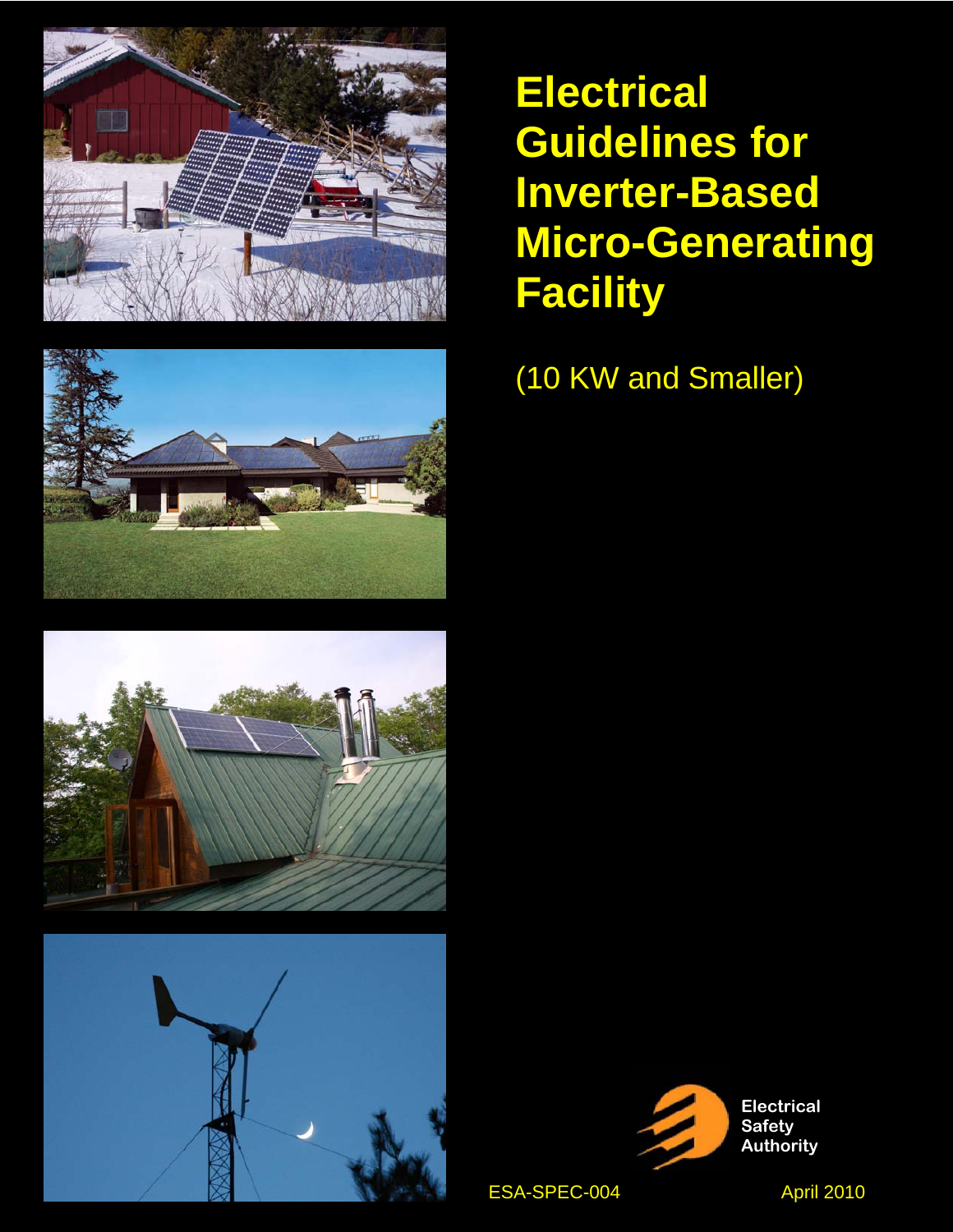**Cover:** Photos courtesy of Balance Solutions for Today Inc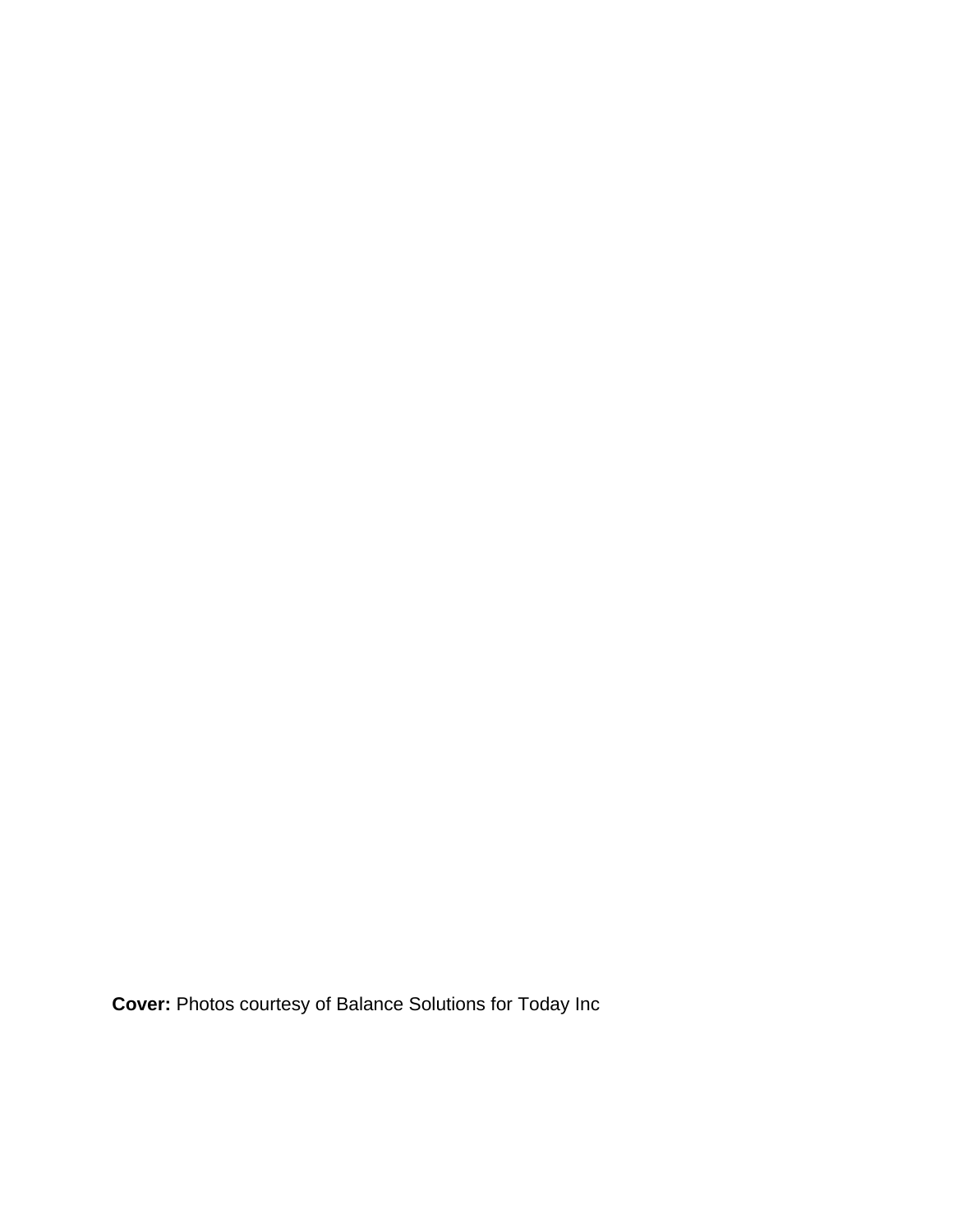### **Electrical Guidelines for Inverter-Based Micro Generation Facilities**

- 1. Scope
- 2. Overview
	- 2.1 Types of Distributed Generation
	- 2.2 Typical Inverter-Based Micro Generation System
- 3. Definitions
- 4. microFIT Projects
	- 4.1 Planning and Installation
	- 4.2 Electrical Inspection Process
- 5. Net Metering Connection (Load Displacement Projects)
	- 5.1 Planning and Installation
	- 5.2 Electrical Inspection Process
- 6. Other Sources of Information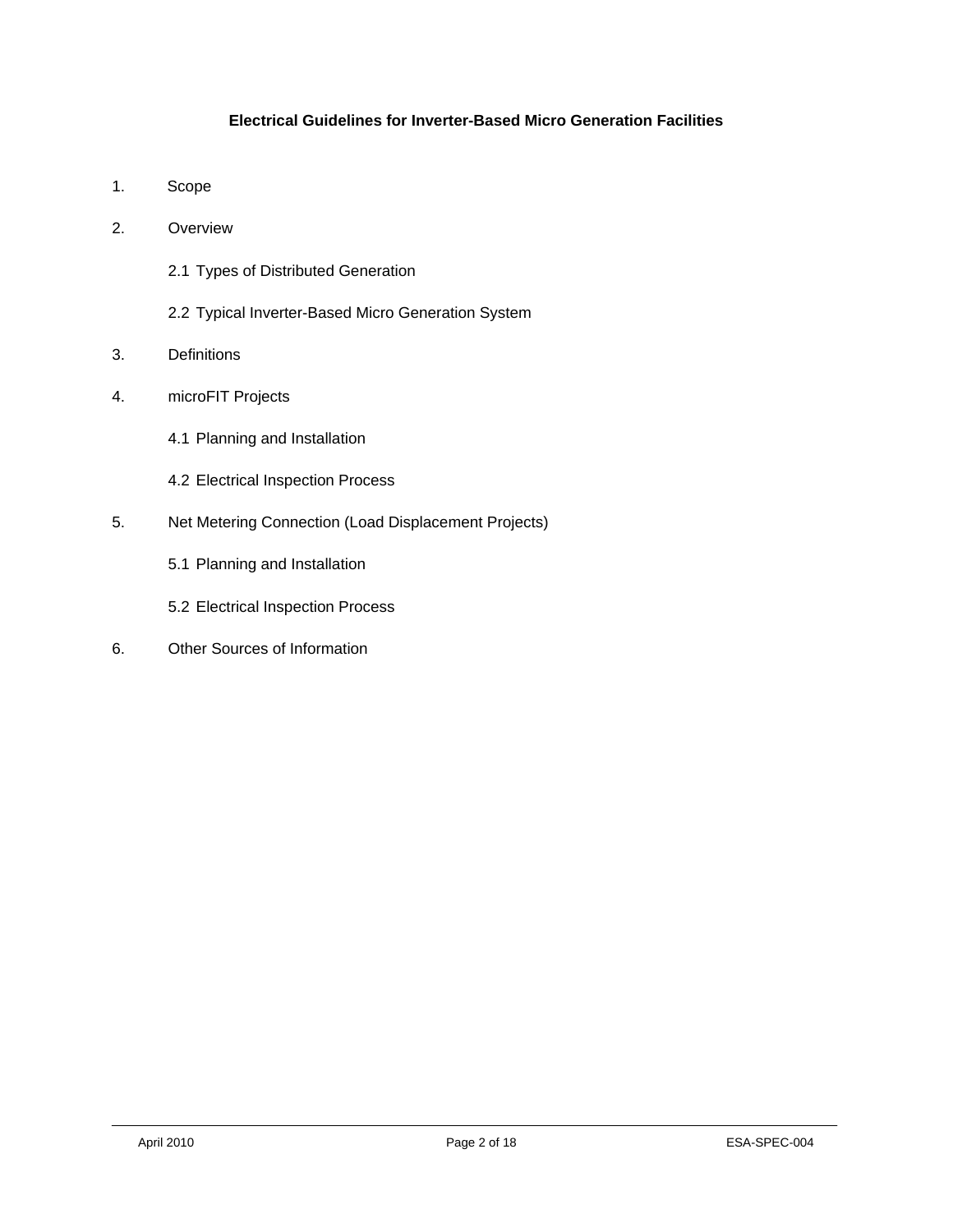### **1. SCOPE**

This guideline is intended to serve a very specific need for inverter based micro generation used for one of the following applications:

- 1. microFIT Program
- 2. Load displacement

The scope of the guideline deals only with the installation of inverter-based micro generation facilities, 10kW or smaller. For larger generator units, greater than 10kW refer to Spec-005-Process Guideline for the Installation of Parallel Generating Systems (Greater than10kW). For these larger installations, plans will have to be submitted to the Local Distribution Company and the Electrical Safety Authority for review and approval before any installation work begins.

This guideline is in no way intended to be used as a substitute for the Ontario Electrical Safety Code. Omission of any requirements in the OESC, from this guideline, does not in any way affect the OESC, and these omitted requirements shall not be considered irrelevant. The Ontario Electrical Safety Code is law in Ontario, and as such defines the legal requirements for safe electrical installations, products, and equipment in Ontario.

### **2. OVERVIEW**

Today many home, farm and small business owners are considering the installation of alternative forms of electricity generation (distributed generation) and connecting them to run in parallel with the Local Distribution Company (utility) electrical system. This may include the installation of small wind turbines, photovoltaic (solar) systems, micro-hydro turbines or fuel cells. These systems are intended to reduce the amount of power purchased from the local electricity distribution company, or to participate in the FIT Program, and where they are powered from renewable sources such as wind, flowing water or sunlight they also provide environmental benefits.

The Ontario Power Authority has developed the Renewable Energy Feed-In Tariff (FIT) Program for the Province to encourage and promote greater use of renewable energy sources including wind, waterpower, renewable biomass, bio-gas, bio-fuel, landfill gas and solar for electricity generating projects that can be connected to a host facility, a distribution system or the IESO-Controlled Grid, in Ontario. The fundamental objective of the FIT Program, in conjunction with the Green Energy Act (Ontario), is to help facilitate the increased use in the Province of Renewable Generating Facilities of varying sizes, technologies and configurations via a standardized, open and fair process.

Any system that produces even small amounts of electricity can be potentially dangerous, creating the possibility of electrocution and fire hazards. Improperly installed systems will create serious safety hazards to property owners, their friends, family, employees and local electric distribution company workers.

Before installing any type of distributed generation, whether it is stand-alone or connected to the grid, it is important to understand the safety requirements. The safety regulations, the codes and the associated safety technical standards can be confusing and difficult to understand. This guideline is intended to simplify these and provide basic safety advice to home, farm and business owners who are considering the installation of distributed generation systems.

This guideline is based on the requirements of the Electrical Safety Authority's Ontario Electrical Safety Code (OESC) and the Ontario Energy Board's Distribution System Code.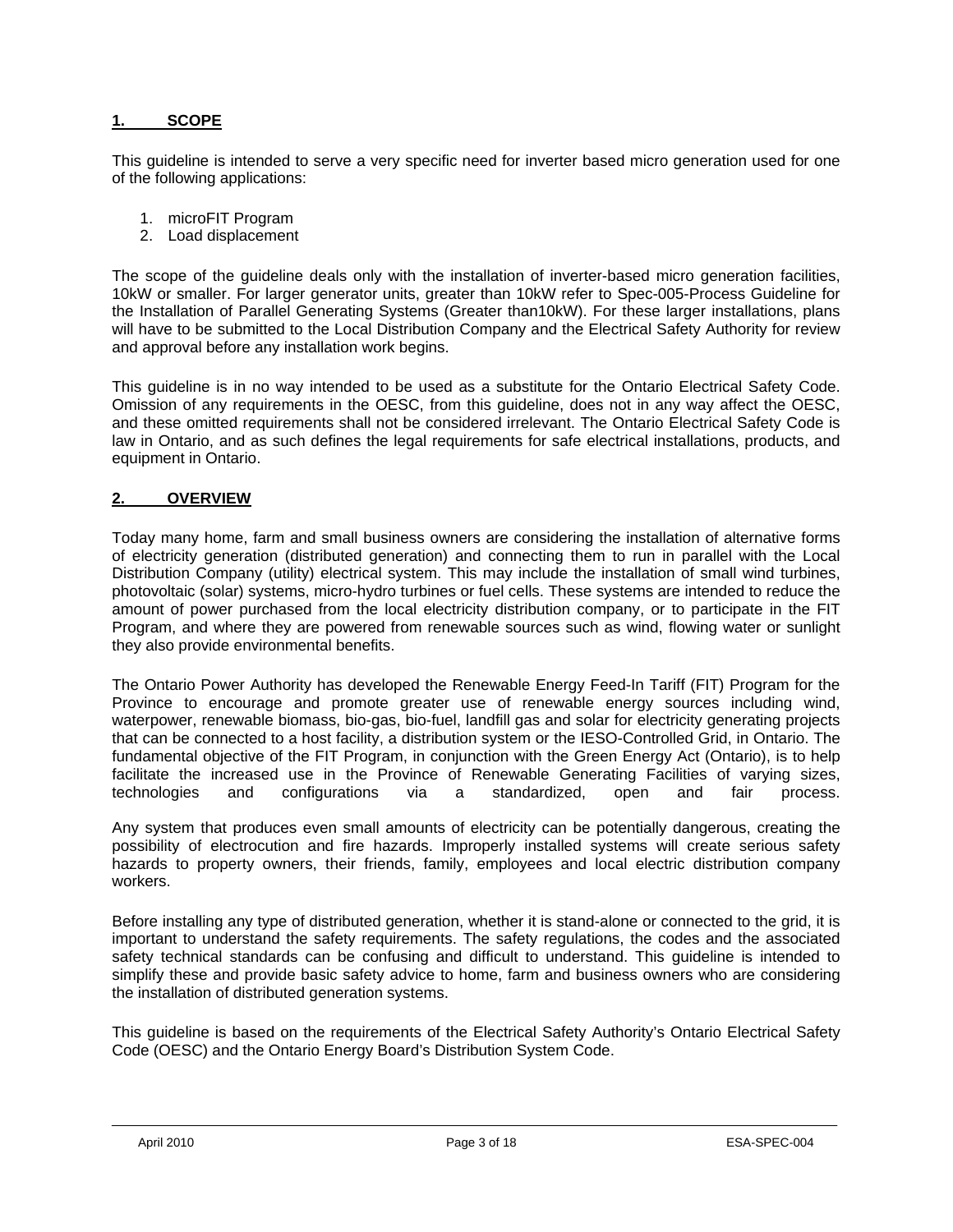### **2.1 TYPES OF DISTRIBUTED GENERATION**

The Distribution System Code describes four categories of distributed generation.

| <b>Generator Classification</b> | Rating                                                                     |  |  |
|---------------------------------|----------------------------------------------------------------------------|--|--|
| <b>Micro</b>                    | $< 10$ kW                                                                  |  |  |
| Small                           | (a) $<$ 500 kW connected on distribution system voltage $<$ 15 kV          |  |  |
|                                 | (b) < 1 MW connected on distribution system voltage > 15 kV                |  |  |
| Mid-Sized                       | (a) $>$ 500 kW connected on distribution system voltage $<$ 15 kV          |  |  |
|                                 | $(b)$ > 1 MW < 10 MW connected on distribution system voltage<br>$> 15$ kV |  |  |
| Large                           | $> 10$ MW                                                                  |  |  |

### **2.2 TYPICAL INVERTER-BASED MICRO GENERATION SYSTEM**



**Diagram 1 - Block diagram of basic DG system** 

### **3. DEFINITIONS**

**Approved Electrical Equipment:** Equipment that is approved in accordance with the OESC and bears product approval markings for use in Ontario. The presence of approval markings confirms to the user that the equipment is in compliance with the Ontario regulations (Refer to ESA website http://www.esasafe.com/GeneralPublic/epa\_002B.php?s=19 for recognized approval marks for products approved for use in Ontario).

**Combiner box:** A box used in solar installations to combine the multiple photovoltaic arrays source circuits to produce one circuit. It often contains generator overcurrent devices.

**Disconnecting means:** A device, group of devices, or other means whereby the conductors of a circuit can be disconnected from their source of supply. Examples of disconnecting means are a switch or a circuit breaker.

**Distributed Generator (DG):** Electric generation facilities connected to a Distribution System through a point of common coupling (PCC).

**Generator:** Equipment that produces electric power. Examples of inverter-based micro generators are wind turbine and photovoltaic array, both of which produce Direct Current (DC) power.

**DG Source Disconnect:** Disconnecting means to disconnect the distributed generation source from the equipment that is supplies.

**DG System Disconnect (Utility Disconnect):** Disconnecting means to disconnect the distributed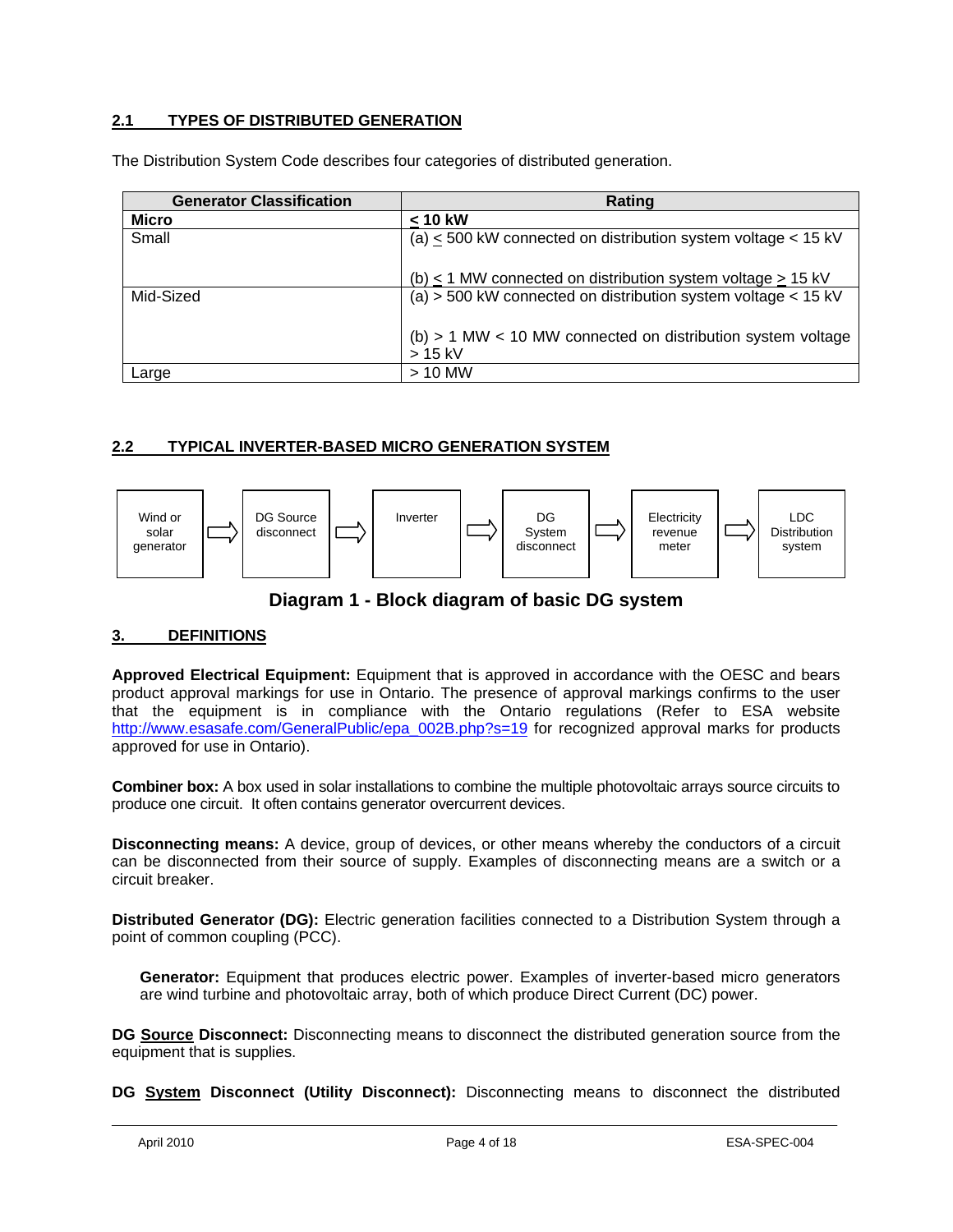generator from the utility distribution system. This disconnect ensures the safety of electrical utility workers by allowing them to disconnect the generator from the utility system in case they have to service or repair the electrical supply to your home, farm or business. Also referred to as "utility disconnect".

**Distribution Panel:** The distribution panel contains overcurrent devices and distributes electricity to the various electrical circuits and equipment in your home, farm or business.

**Distribution System Code (DSC):** Sets out the minimum conditions that an electricity distributor must meet in carrying out its obligations, the DSC is established and approved by the Ontario Energy Board (OEB). All licensed electricity distributors in Ontario must comply with the provisions of the DSC as a condition of their license.

**Electricity Revenue Meter:** The Local Distribution Company supplies and installs the electricity revenue meter that measures consumption (Load Meter) or generation (Generation Meter) of electrical energy by the customer.

**Inverter:** Means a device that converts direct current (DC) electricity into alternating current (AC) electricity. Electrical equipment, appliances, tools, machines and lights connected to the wiring in your home, farm or business use AC power.

**Stand-Alone Inverter:** An inverter that operates only in stand-alone mode and thus contains no facility to synchronise its output energy to a Utility Distribution.

**Utility-interconnected inverter:** An inverter that is able to operate in grid parallel mode with the utility distribution facility. Thus contains provision for anti-islanding and for synchronizing distributed generation output voltage, phase and frequency to the utility distribution. Also known as "Grid Connected", or "Grid Tie Inverter". There are two types of utility-interconnected inverter; a Grid Dependant and a Grid Interactive.

Grid Dependent Inverter**:** An inverter that is able to operate in parallel to the distribution system and in order to operate there must be power available from the electric utility's electricity grid. Loss of power from the grid will initiate a shutdown of the inverter to prevent islanding. Distributed generation systems using a grid dependent inverter will not provide back-up power during a utility power outage.

Grid-interactive Inverter**:** An inverter that is able to operate in both stand-alone and gridparallel modes according to the availability of the distribution system. It can be considered as an uninterruptible power supply that is also able to operate in grid-parallel mode. This type of inverter initiates grid-parallel operation.

**Island:** A condition in which a portion of the utility distribution system is energized by a Distributed Generator while that portion of the utility distribution system is electrically separated from the rest of the utility distribution system.

**Anti-islanding:** The distributed generator system shall cease to energize the utility distribution system after the formation of an unintentional island (i.e. for inverter based generations the inverter shall meet the anti-islanding requirements of CSA C22.2 No. 107.1).

**Local Distribution Company (LDC):** The distribution of electricity to end use customers is carried out by Ontario's local electrical utilities or LDCs. These utilities are responsible for maintaining their community's network of distribution wires. Also referred to as "Supply Authority".

**Micro-embedded generation facility:** Means a generation facility connected on the customer side of the electricity meter that produces 10kW of electricity or less.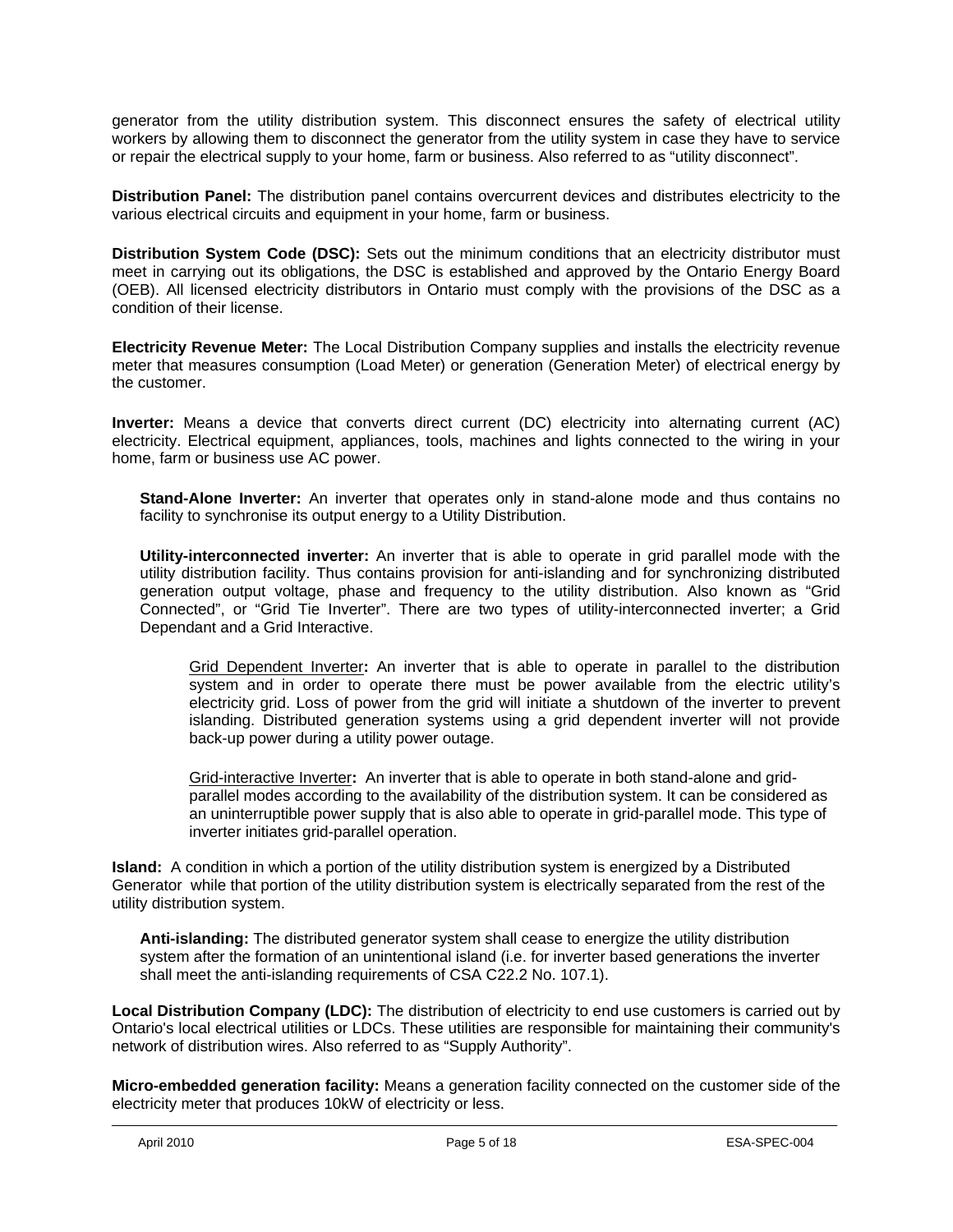**microFIT Program:** Is the FIT program developed for renewable energy projects that are 10kW or less in capacity.

**Feed-in Tariff (FIT) Program:** Is defined as the renewable Energy Feed-In Tariff Program established by the OPA pursuant to the FIT Rules and any prior or subsequent version of the FIT Rules.

**microFIT Rules:** The Rules governing the microFIT program as may be amended from time to time and is posted on the OPA website http://microfit.powerauthority.on.ca/pdf/microFIT-Rules.pdf

**Meter Connection:** The meter connection configuration determines the application type for the project.

**Series meter connection:** The installation includes two revenue meters, connected in series. The Load meter and the Generation meter. The generation meter and the generator are connected beyond the load meter (**Indirectly Connected microFIT project)**. Refer to Diagram A.

**Parallel meter connection:** The installation includes two revenue meters, connected in parallel; the Load meter and the Generation meter. The two meters could have one connection point (**Indirectly Connected microFIT project)** or two separate connection points (**Directly Connected microFIT project)**. Refer to Diagram B.

**Net metering connection:** The installation includes one revenue load meter. The generator is connected beyond the load meter, the generated power is used for load displacement; the project is a **Micro-embedded Load Displacement project**. Refer to Diagram C.

**Ontario Electrical Safety Code (OESC):** Provides the standards for the safe installation of all temporary and permanent electrical wiring and equipment. The OESC applies to all homes, businesses, farms and industry in Ontario. The Ontario Electrical Safety Code is law in Ontario, and as such defines the legal requirements for safe electrical installations and products/equipment in Ontario

**Overcurrent Device:** a device capable of automatically opening an electric circuit, under both predetermined overload and short-circuit conditions, either by fusing of metal or by electromechanical means (a fuse or circuit breaker). An approved fuse or circuit breaker is required to protect people and the electrical system from a short circuit or overload failures. This is an important safety device.

**Service box:** Is an approved assembly consisting of an enclosure that can be locked or sealed, containing either fuses and a switch, or a circuit breaker, and of such design that it is possible to operate either the switch or circuit breaker to the open position by manual means when the box is closed**.**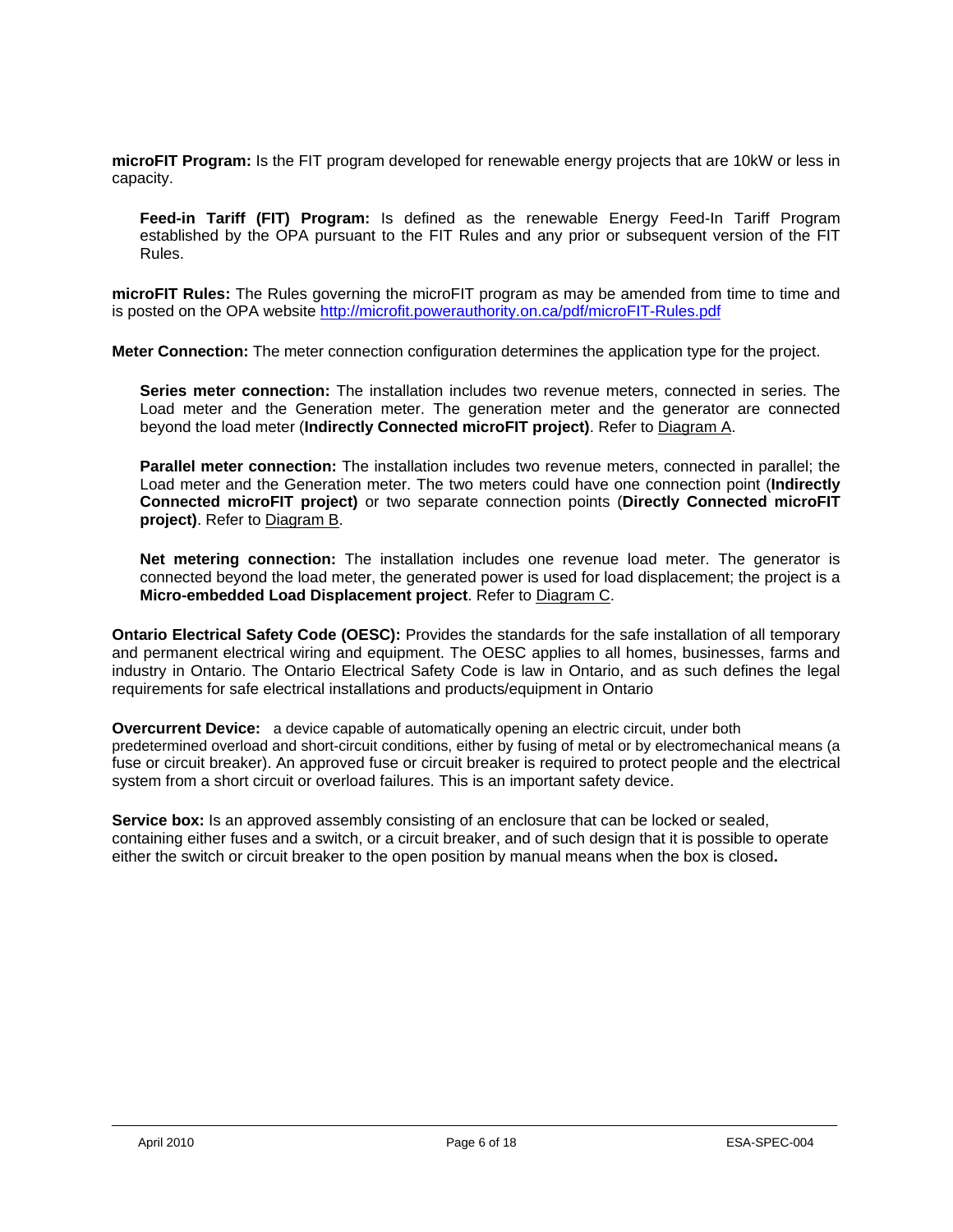### **4. microFIT PROJECTS**

### **4.1 PLANNING AND INSTALLATION**

Before you begin any installation work or make any commitments to purchase equipment or have equipment installed, it is very important that you review all relevant documents, guidelines and available information.

### **A. Information to be gathered and reviewed:**

- **1. Review the Ontario Power Authority (OPA) website**  Refer to the microFIT Rules, for project eligibility, application, contract terms, etc. specific to the microFIT program, as required and administered by the OPA http://microfit.powerauthority.on.ca/
- **2. Review the Ontario Energy Board's Distribution System Code (Appendix F)**  This document provides an outline for the micro-generation connection process.

http://www.oeb.gov.on.ca/documents/cases/EB-2005-0447/appendixf\_201206.pdf

**3. Review the OESC and these Electrical Safety Authority Guidelines** Be sure to review and understand the Electrical Safety Authority guidelines, including the requirements for electrical inspection and approval. An "Application for Inspection" is required.

### **4. Some questions to consider are:**

- Is a service upgrade required to accommodate the installation of an alternative generator?
- Are there any other special technical requirements?
- What is the connection configuration? Is it a series connection, or is it a parallel connection? Discuss with your LDC
- Will the revenue meter need replacing?
- What are the charges for this connection?

### **5. Check for any local bylaw or permit requirements.**

In addition to ensuring that you understand the electrical safety requirements you should also check with you local municipality, township or county about any bylaw or permit requirements that might apply depending on the type of installation.

### **B. Proceeding with the Installation:**

### **1. Apply through the Ontario Power Authority (OPA) website**

### **2. Submit a connection request form to your LDC**

Refer to your LDC website or contact them for information regarding their connection process for renewable energy and microFIT projects.

### **3. Select Your Electrical Contractor**

Prior to hiring an Electrical Contractor, confirm that they are licensed by the Electrical Contractor Registration Agency of the Electrical Safety Authority (ECRA/ESA)

It is also recommended that you ensure that: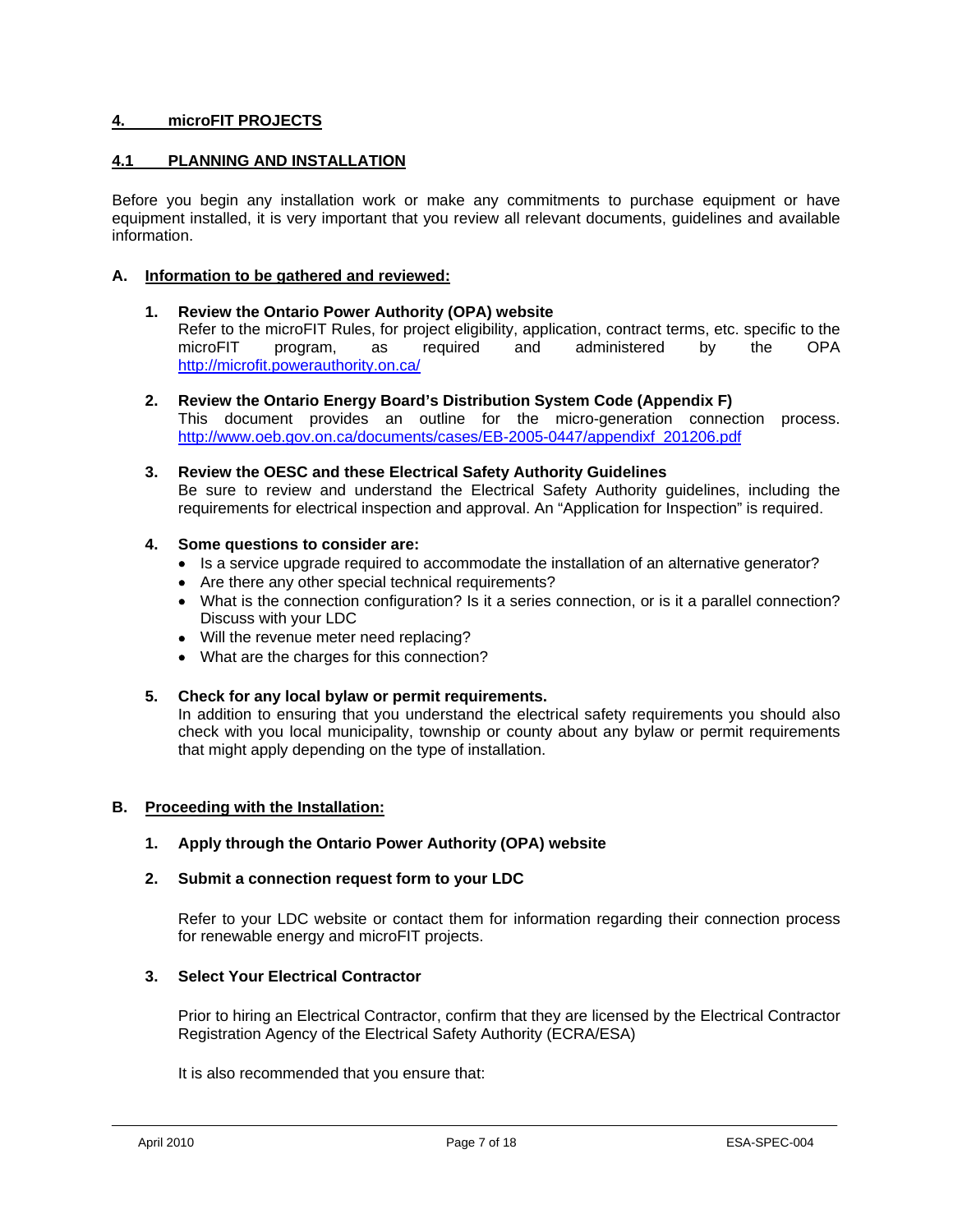- They can provide references
- They are prepared to take out the necessary "Application for Inspection". If the person you are considering for the installation tells you that an electrical inspection is not required or suggests that you apply for the inspection on his or her behalf find someone else to do the work.
- They will provide a written estimate of the cost of the work.
- You ask about the amount of experience the electrical contractor has installing alternative generation systems.
- If the electrical contractor is providing the electrical equipment as part of the installation ensure that they are providing and installing approved equipment.
- They will provide you with a copy of the "Certificate of Inspection". The Local Distribution Company will require a copy of the "Certificate of Inspection" before they will finalize the connection agreement with you. You may wish to hold back final payment until you get this certificate.

### **4. File a Completed Application for Inspection with the Electrical Safety Authority**

Before beginning the electrical work (or within 48 hours), your electrical contractor must file an Application for Inspection with the Electrical Safety Authority and pay the appropriate fees. For the installation of micro-generation systems the submission and approval of plans is not required. If you are the homeowner and you are doing the work (not recommended) you are responsible for filing the application for inspection.

### **1-877-ESA-SAFE (1-877-372-7233) || www.esasafe.com**

An Electrical Inspector will inspect the installation to determine if it meets the requirements of the OESC.

If the installation meets the safety requirements identified in the OESC, then a "Connection Authorization" will be issued to the LDC and a "Certificate of Inspection" will be provided to the applicant (electrical contractor). These documents provide assurance that the installation was inspected by ESA, was found in compliance with the requirements of the OESC, and may be connected and used.

### **5. Finalize the connection agreement with the LDC and the microFIT contract with the OPA**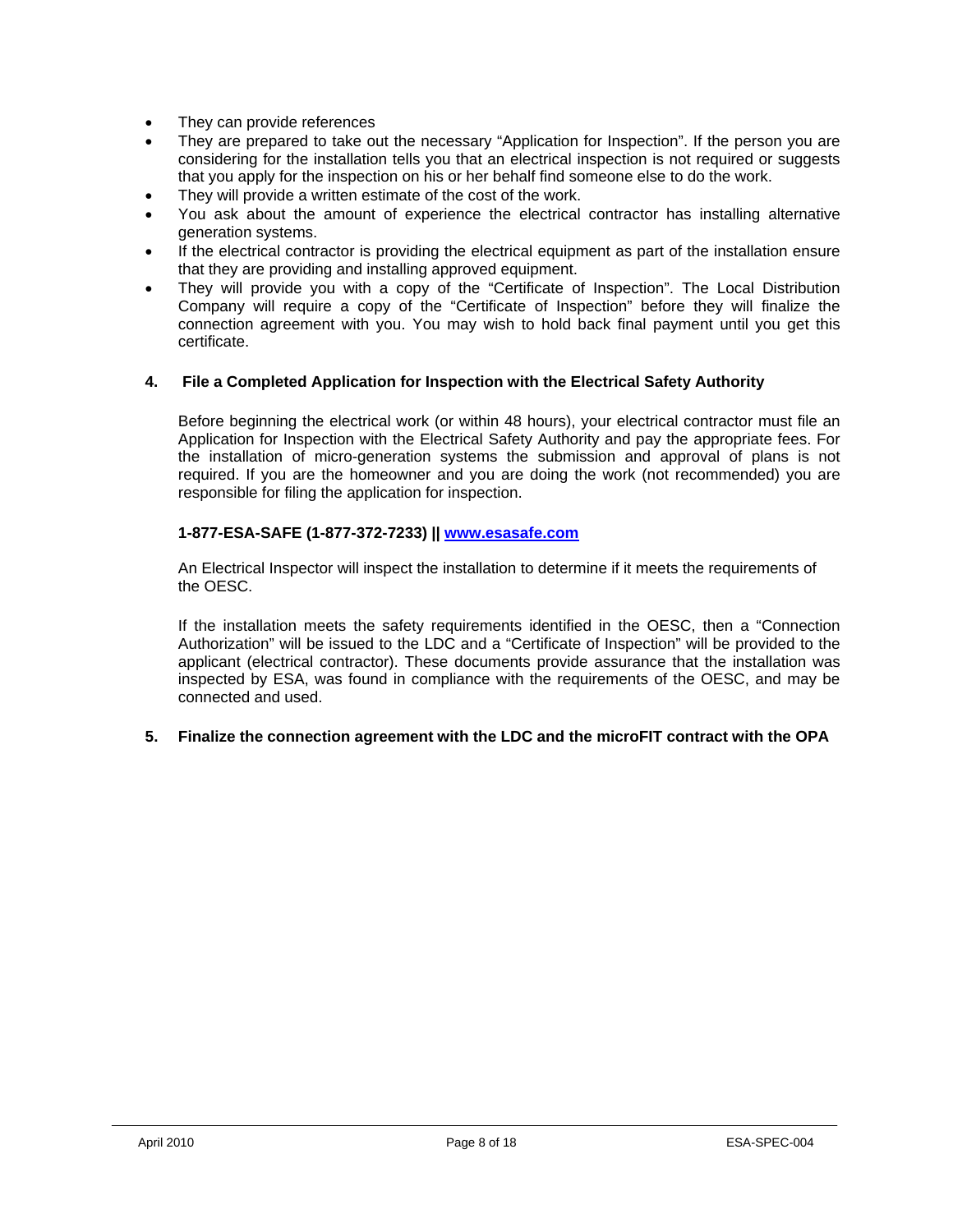### **4.2 ELECTRICAL INSPECTION PROCESS**

Before the generator can be connected to the electrical system it must be inspected and approved by the Electrical Safety Authority. The OESC requires an Application for Inspection to be submitted by the contractor doing the electrical installation. The inspection provides assurance that the installation meets the safety requirements of the OESC. The electrical inspection process does not include the inspection of the structural integrity of the roof, the windmill installation or other non-electrical infrastructure for the installed generator equipment.

If the microFIT project is converting from an existing installation, e.g. a Net-metering/Load displacement installation, the entire distributed generator system installation shall be inspected by the ESA. Notwithstanding product approval requirements in Ontario, existing installations including equipment that are approved to UL standards will be accepted.

In addition to the standard inspection process, to verify that the electrical work meets the OESC, the ESA will be reporting the following to the LDC/OPA:

- 1. The type of the renewable energy of the project.
- 2. The generator total kW capacity and the inverter maximum output kW capacity
- 3. Verification if batteries are installed upstream of the generator meter.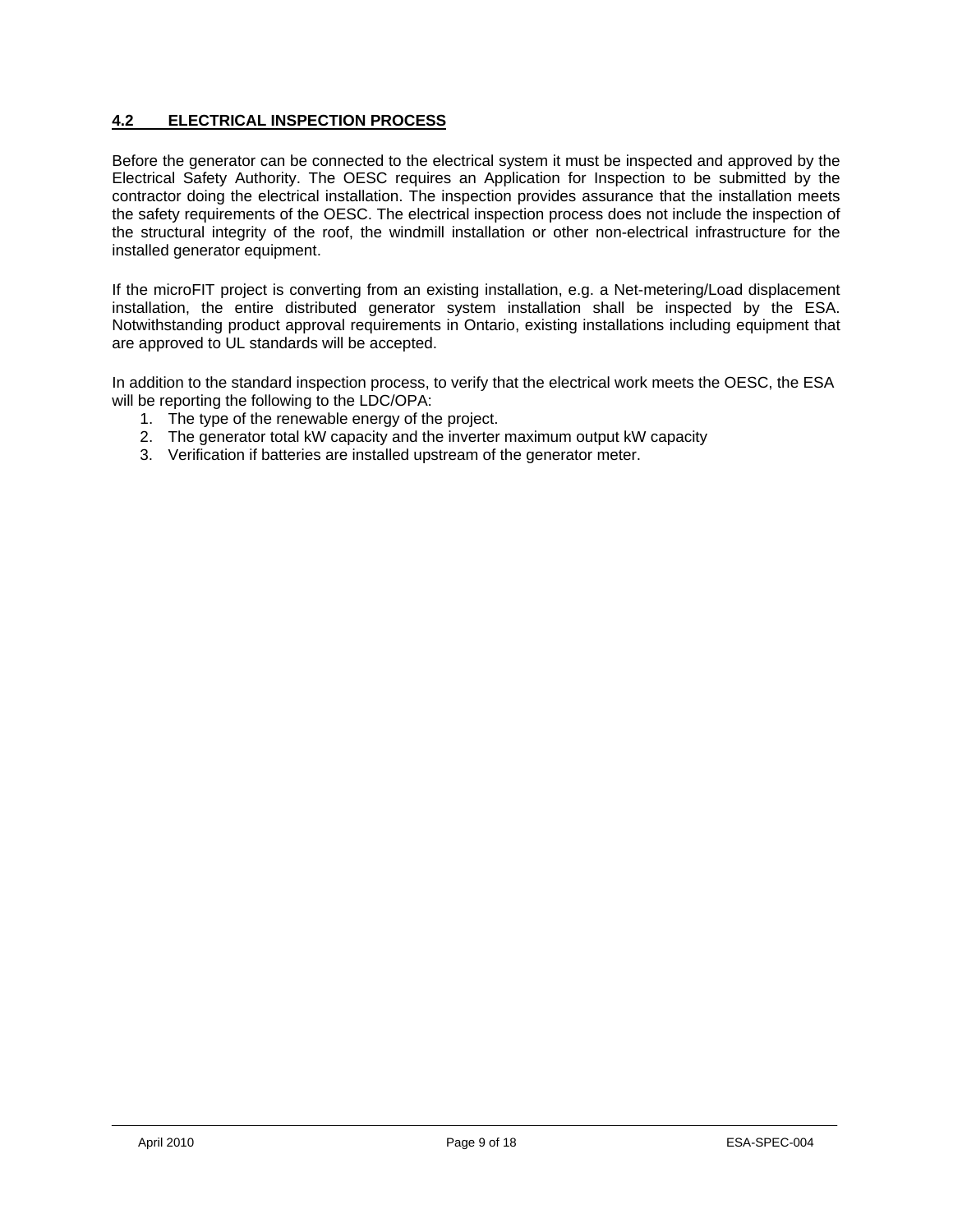

# **Diagram A: Series Meter Connection – microFIT Project**

[Note: The two revenue meters have one connection point to the LDC Distribution System (Indirectly Connected project)]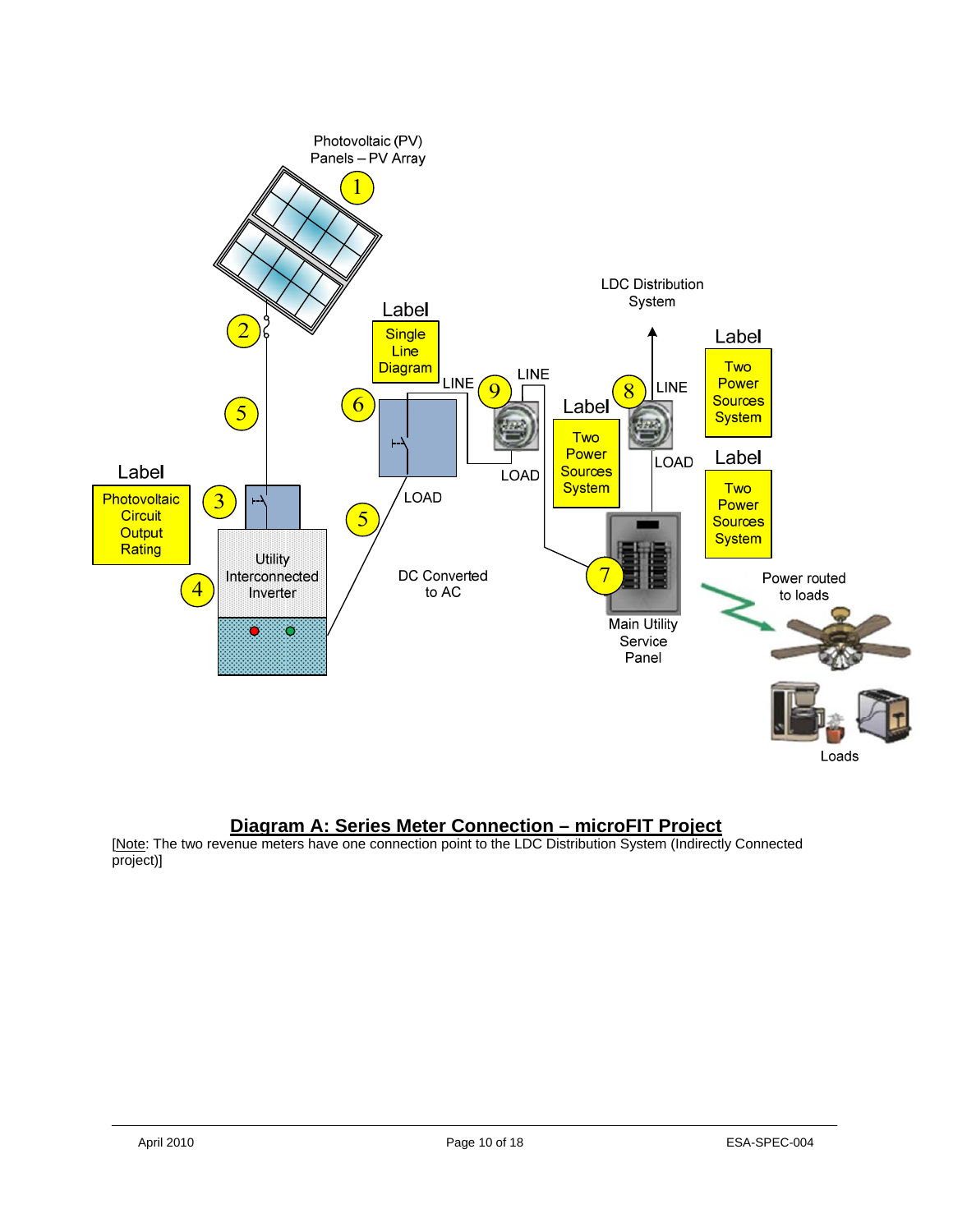

## **Diagram B: Parallel Meter Connection – microFIT Project**

[Note: The two revenue meters may have one connection point (Indirectly Connected project) or two separate connection points (Directly Connected project) to the LDC Distribution System; consult with the LDC on the connection of the meters]

### **All electrical devices and equipment shall be approved and bear accepted product approval markings for use in Ontario.**

With reference to the above diagrams, the following is required according to the OESC:

# 1

### **Generator type and characteristics**

The generator could be wind powered, photovoltaic, micro-hydro, etc. The Inspector will check the nameplate and note the generator electrical characteristics. Manufacturer specifications shall be made available to the inspector.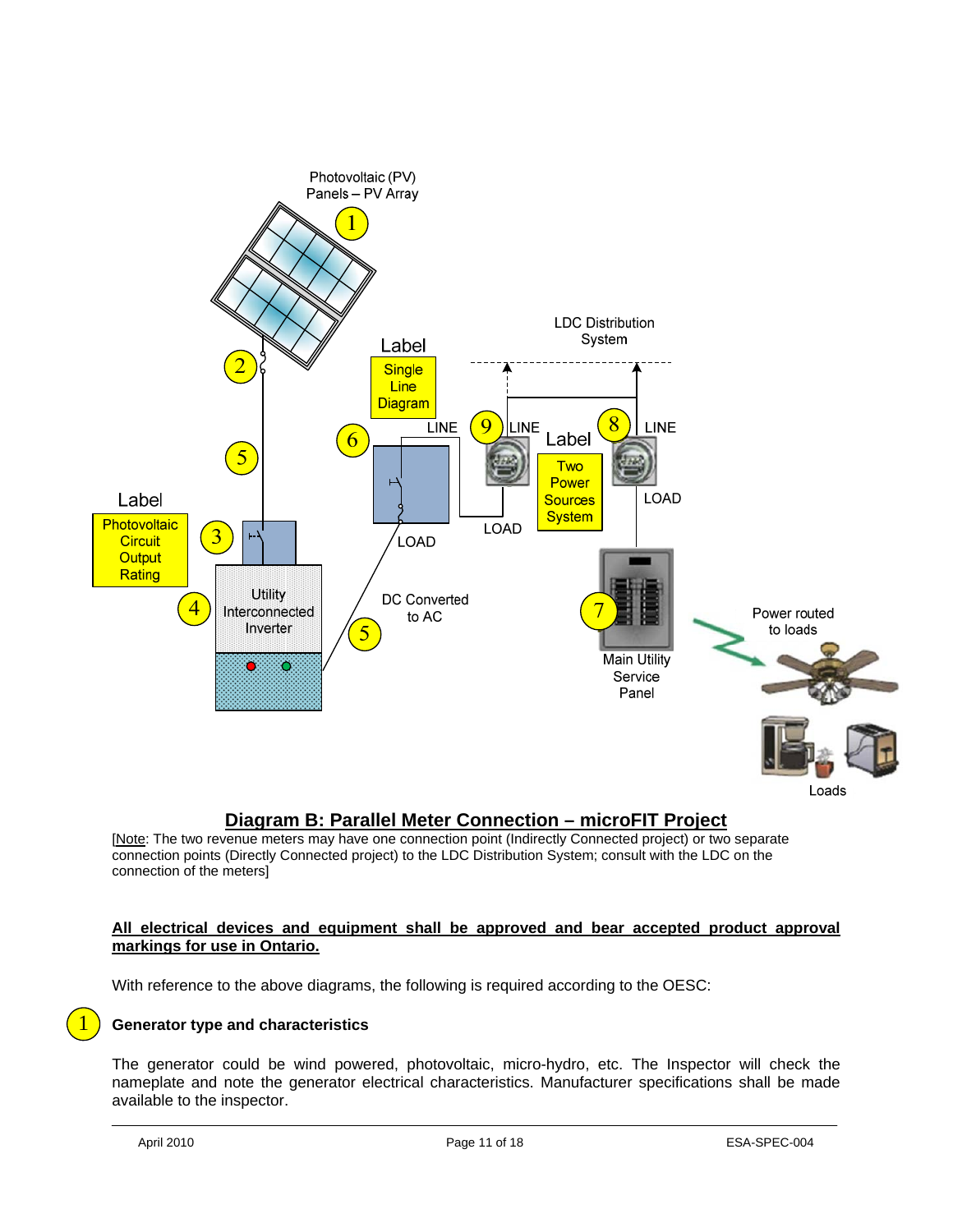For Solar installations, flexible cords for extra-hard usage shall be permitted to interconnect modules within an array. If the combiner box is installed within the array, flexible cord shall be permitted to connect the array to the combiner box.



3

4

5

### **Overcurrent Device(s)**

Where required by the OESC for protection of conductors and equipment from overcurrent (short circuit or overload). The rating and type shall be compliant with the OESC based on the generator nameplate ratings and the conductors and equipment**.** 

For a Solar installation, the overcurrent devices may be located in the combiner box. The combiner box shall be permitted to be located on the roof.

### **Disconnecting Means – Generator or Distributed Generation (DG) Source**

The disconnecting means shall be sized to safely disconnect the output of the generator unit. The OESC provides information on the sizing requirements The disconnecting means shall have a label marked "DG SOURCE DISCONNECT".

For solar installations, a permanent marking shall be provided at an accessible location at the disconnecting means for the photovoltaic output circuit specifying; rated operating current and voltage; rated open-circuit voltage; and rated short-circuit current.

Some Inverters units might have the disconnecting means built into the inverter unit. In that case, the label "DG SOURCE DISCONNECT" will be on the inverter unit. If this is the case a separate disconnecting means is not required.

If the inverter is an integral part of the generator, and the combined unit is approved, there is no DG SOURCE DISCONNECT required. For Micro-inverters plugged into the panels, no DG SOURCE DISCONNECT is required. The disconnecting means required by the Code is the plug-in

### **Utility Interconnected Inverter**

An approved Utility Interconnected Inverter is required. The inverter shall bear a certification mark that indicates that the inverter meets the requirements of the Canadian Standards Association Standard CSA C22.2 #107.1. Field Evaluation shall not be accepted for "Utility Interconnected Inverter". The Inspector will also check the nameplate and note the Inverter electrical characteristics.

The inverter shall bear a label stating "UTILITY-INTERCONNECTED" indicating it meets the standard for utility interconnected inverters.

### **Wiring Methods**

Wiring shall be installed in accordance with requirements set out in Section 12 of the OESC.

All exposed installations including cables, conduits, connector, attachment plugs, etc will be approved for outdoor installations and marked accordingly.

For Solar installations, refer also to Section 50 for additional requirements. Permanent wiring methods identified in Section 12 shall be used to interconnect the inverter to the array.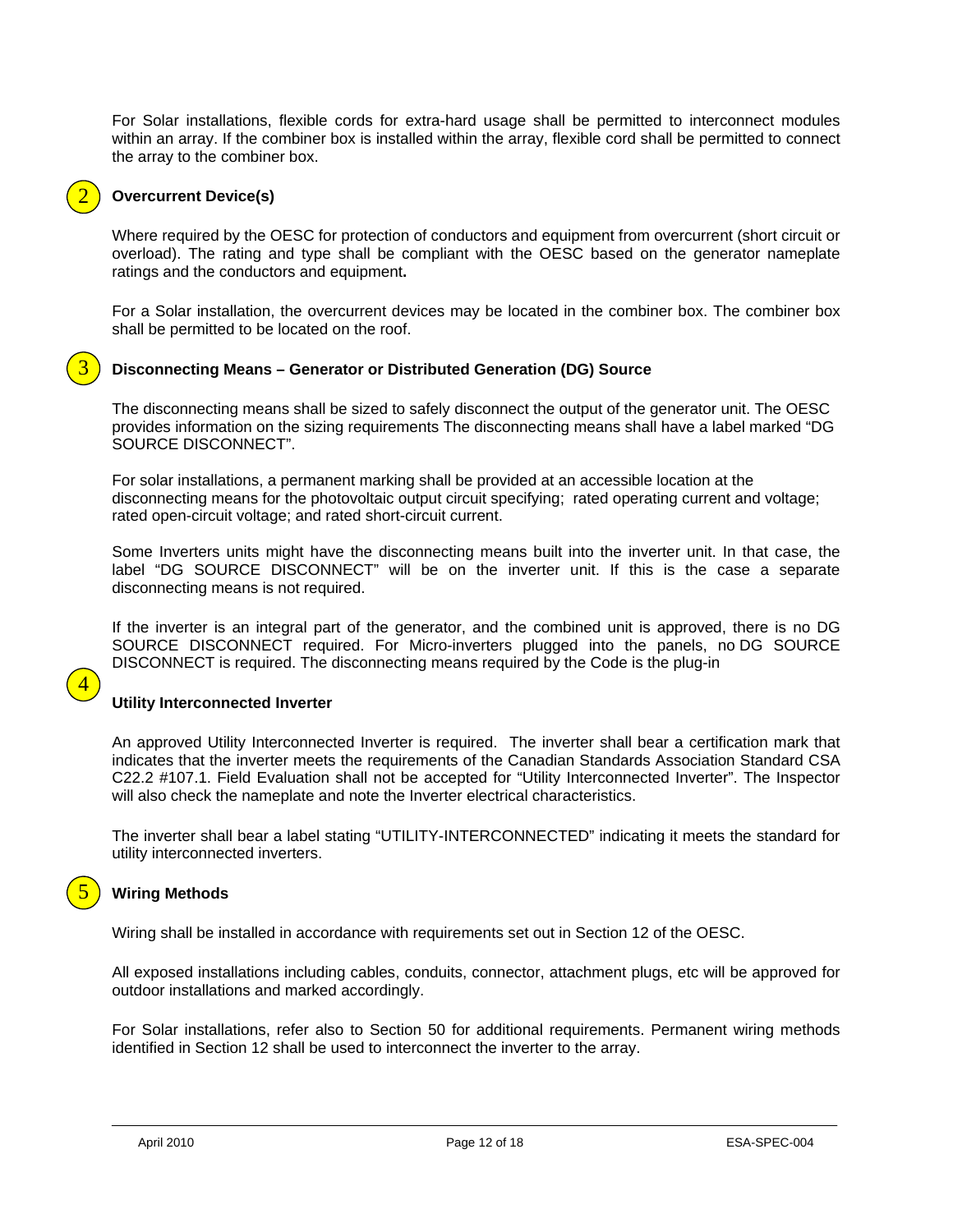### **Disconnecting Means — Distributed Generation (DG) System (Utility disconnect)**

The inspector will verify that a disconnecting means (intended to prevent back feed into the utility system) is installed. Recommended location of the disconnecting means is adjacent to the utility meter(s). The disconnecting means shall be properly sized to disconnect the electrical output from the inverter, have provision for being locked in the open position and will simultaneously disconnect all ungrounded conductors of the distributed generator from the distribution supply system.

NOTE: Verify if your LDC requires contact operation to be verified by direct visible means.

The disconnecting means shall have a label marked "DG SYSTEM DISCONNECT – WARNING – TWO POWER SOURCES".

A single line diagram shall be posted at the disconnecting means. This single line diagram must be plainly and permanently marked, shows the switching arrangements, the location of the disconnecting means, the location and type of generator. The single line diagram should identify related components of the interconnected system, including switching arrangements, interlocks, isolation points, and their relative locations.

### *For Parallel Meter Connection – Diagram B:*

The disconnecting means shall be an **approved service box** and grounded as per Section 10 of OESC requirements. This disconnect will serve as the service box and a Utility disconnect.

### **Distribution Panel**

7

8

6

### *For Series Meter Connection – Diagram A:*

The circuit breaker in the distribution panel that connects to the distributed generation system shall not have any Line/Load markings. The Inspector will check to see that the circuit breaker is of adequate ampere and voltage rating and has an interrupt rating greater than the available fault current from the distribution system. The circuit breaker shall be clearly labelled to indicate its purpose, and shall not feed any other loads.

The main circuit breaker or disconnecting means for the distribution panel shall be labelled "WARNING – TWO POWER SOURCES". A warning label shall also be posted at any distribution panel, load break switch, etc, were there exists the possibility of feedback.

### *For Parallel Meter Connection – Diagram B:*

There is no connection to the generator system from the customer's distribution panel for this type of configuration.

### **Electricity Revenue Meter – Customer Load Meter**

The electricity meter is the responsibility of the electrical utility.

### *For Series Meter Connection – Diagram A:*

A label marked "WARNING – TWO POWER SOURCES" shall be affixed in a location adjacent to the electricity revenue meters. This label provides a warning to utility workers that your generator is capable of providing electricity into the utility system. It alerts them that they should disconnect the generator from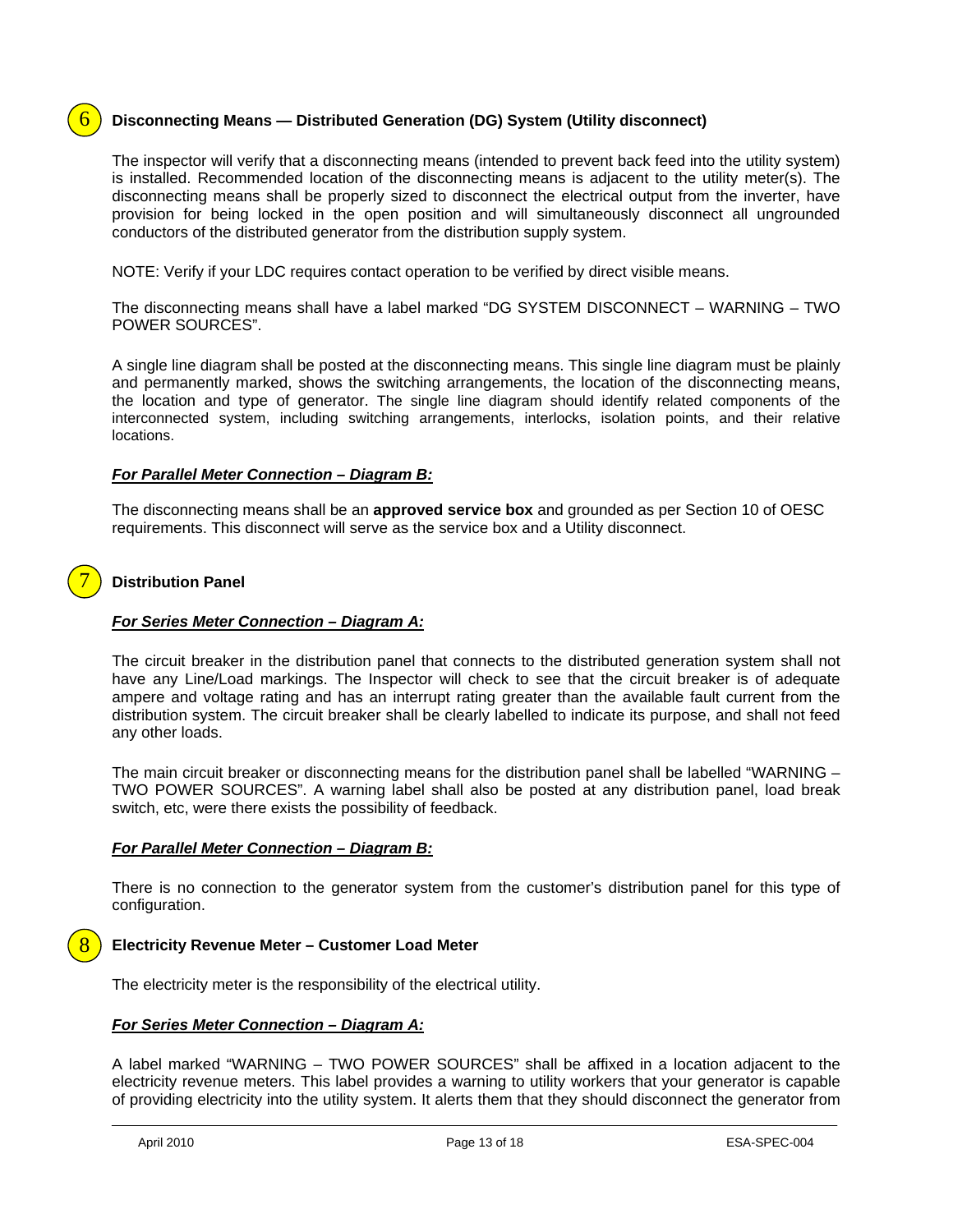the electrical supply system before beginning any work on the electrical system supplying your home, farm or business.



### **Electricity Revenue Meter – Generation Meter**

The electricity meter is the responsibility of the electrical utility. An approved meter mounting base shall be installed to meet the LDC requirements. The meterbase line side shall be connected to the LDC side and the load side shall be connected to the Generator Source wiring. The connections of the line side of the meter base shall satisfy the LDCs requirements.

A label marked "WARNING – TWO POWER SOURCES" shall be affixed in a location adjacent to the electricity revenue meters. This label provides a warning to utility workers that your generator is capable of providing electricity into the utility system. It alerts them that they should disconnect the generator from the electrical supply system before beginning any work on the electrical system supplying your home, farm or business.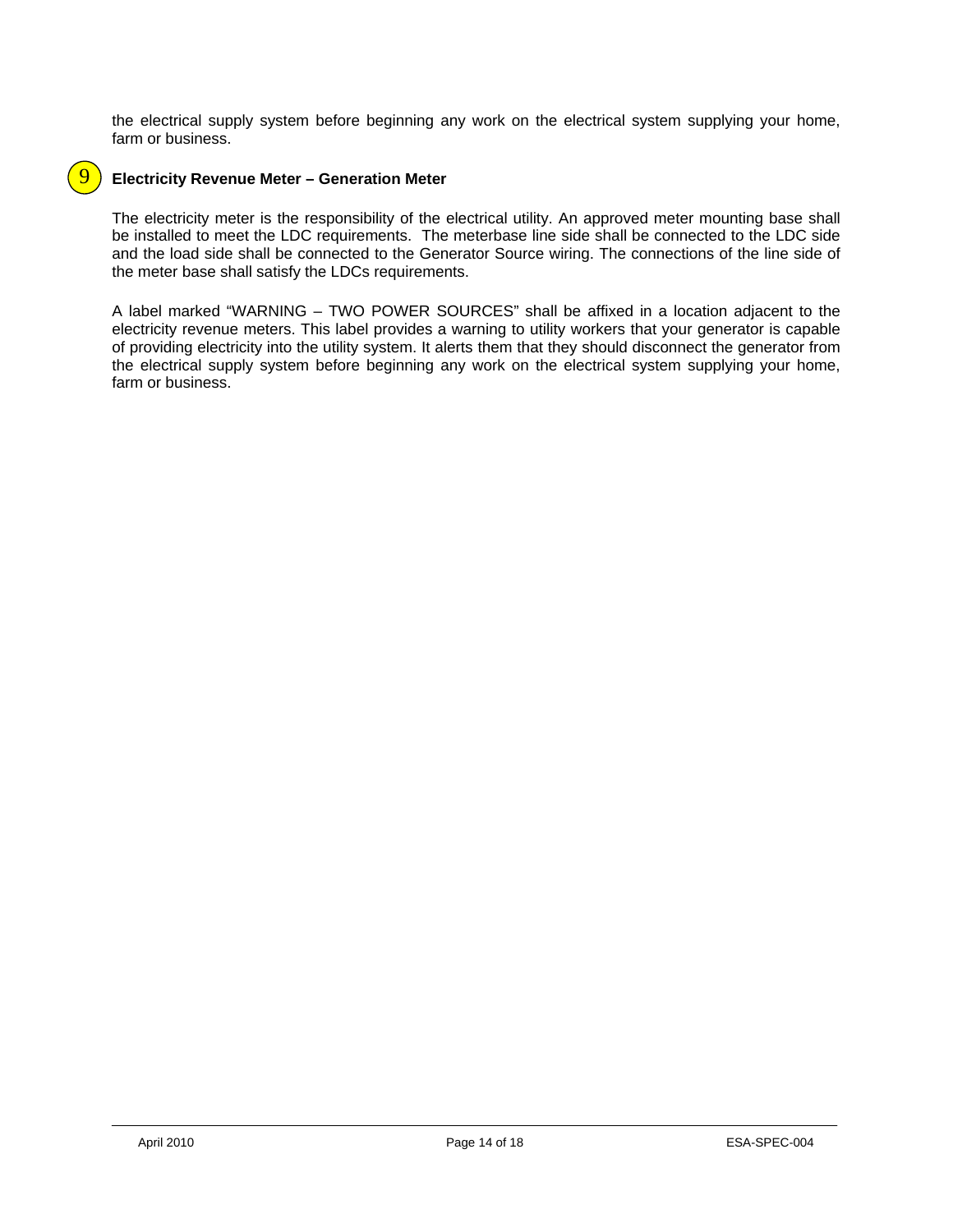### **5. NET METERING CONNECTION (LOAD DISPLACEMENT PROJECT)**

### **5.1 PLANNING AN INSTALLATION**

For Load displacement projects, the process is simpler and this project does not need to apply through OPA. The Ontario Energy Board's Distribution System Code (Appendix F) provides an outline for the micro-generation connection process, as follows.

Net Metering is an agreement between the LDC and a customer who generates electricity from renewable resources. The customer produces and consumes electricity, and may send surplus energy to the grid.



**(Source: OEB's Process and Technical Requirements for Connecting Embedded Generation Facilities)**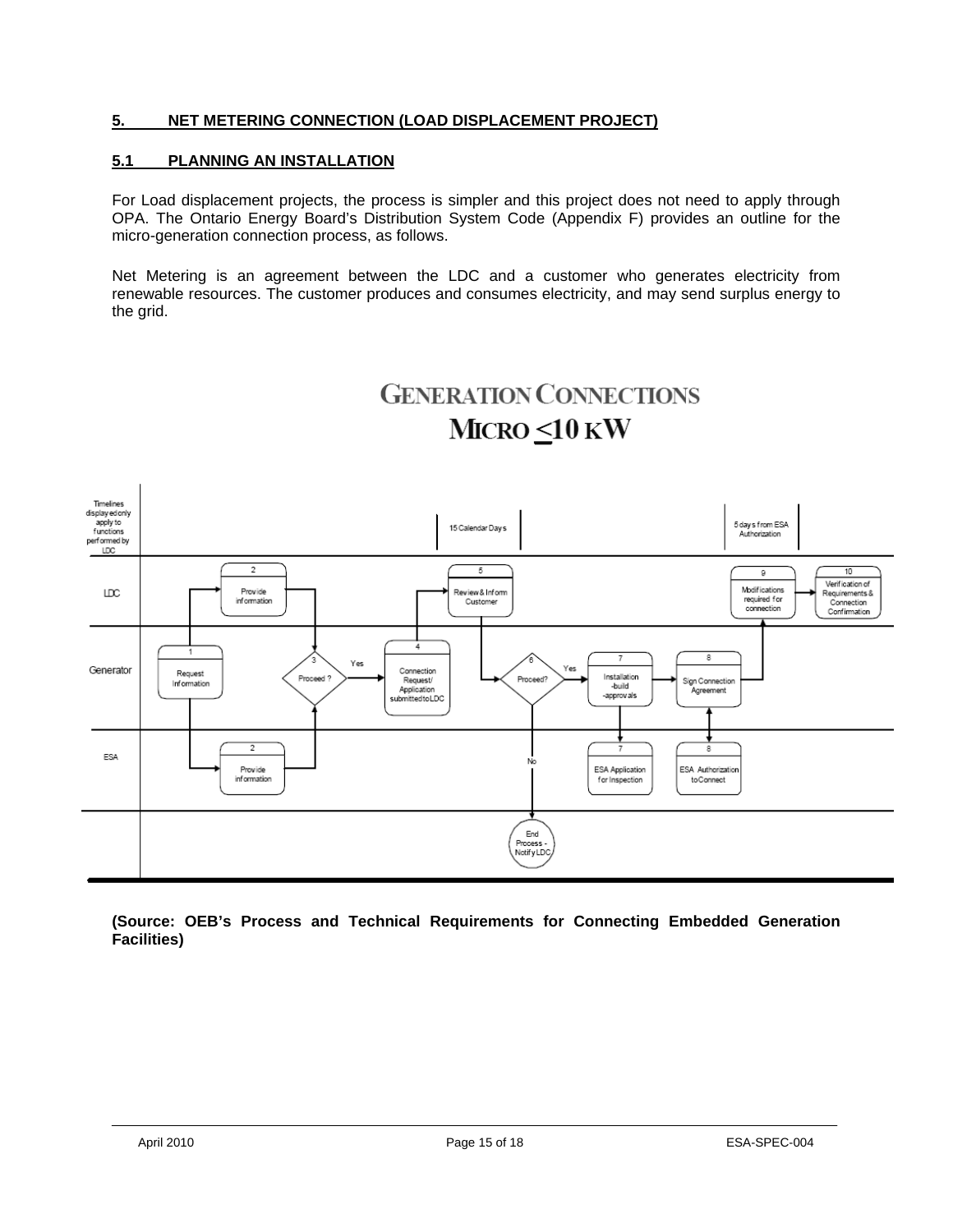### **5.2 ELECTRICAL INSPECTION PROCESS**

Before the generator can be connected to the electrical system it must be inspected and approved by the Electrical Safety Authority. The OESC requires an Application for Inspection to be submitted by the contractor doing the electrical installation. The inspection provides assurance that the installation meets the safety requirements of the OESC.



### **Diagram C: Net metering connection - Micro-embedded Load Displacement project**

With reference to the above diagram, the Inspector will look for the requirements similar to a series connected project as outlined above, in Diagram A, when inspecting the generation installation. The only difference is that there is only one meter in the installation which is the **Load Meter.**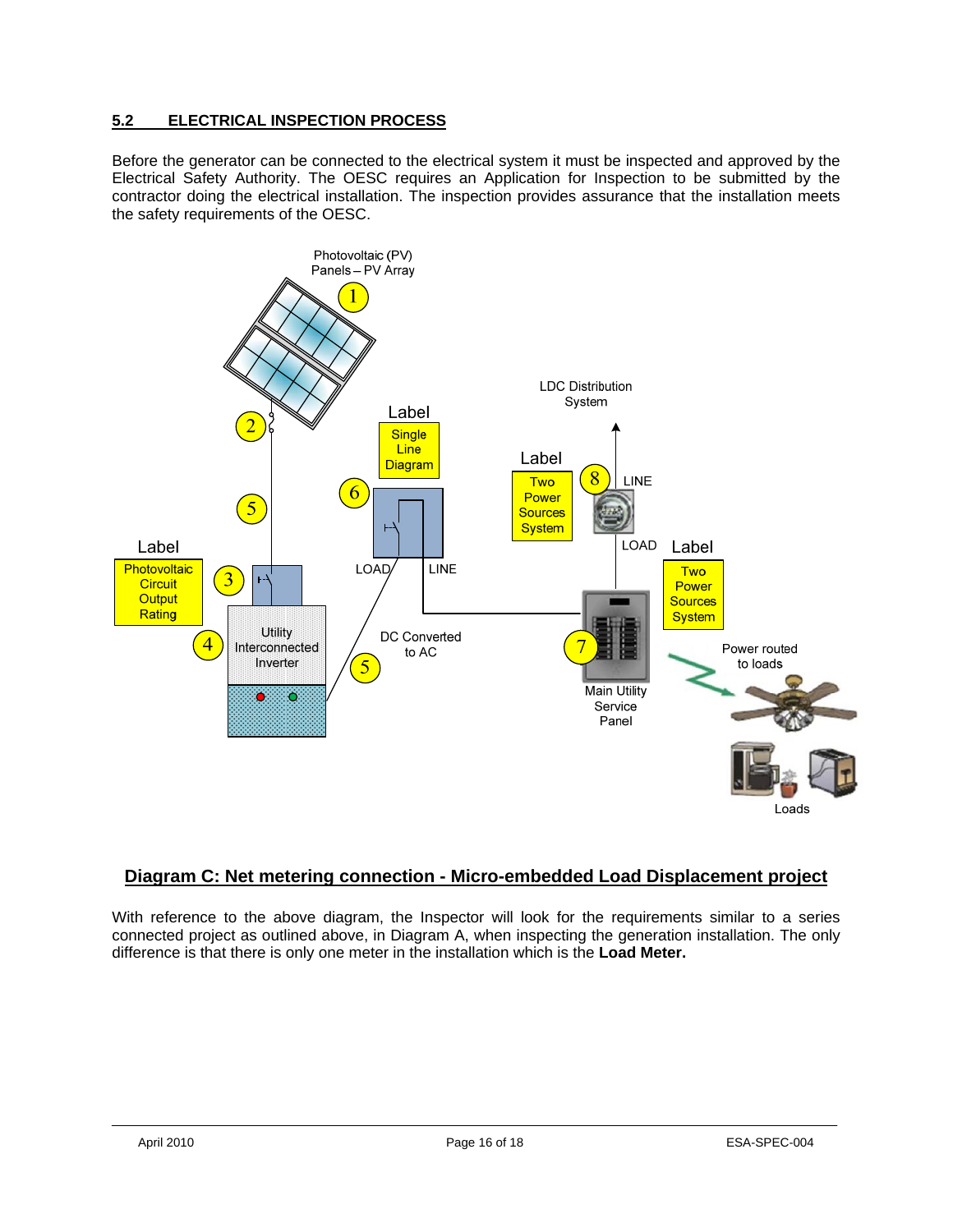### **6. OTHER SOURCES OF INFORMATION**

- Ontario Electrical Safety Code
- CSA C22.2 #107.1 General Use Power Supplies
- ULC/ORD-C1703-01 Flat Plate Photovoltaic Modules and Panels
- The Renewable Energy Handbook for Homeowners by William H. Kemp
- Smart Power; an urban guide to renewable energy and efficiency The Renewable Energy Handbook for Homeowners by William H. Kemp
- Distribution System Code published by OEB
- Standby Generators and Emergency Power Information By Ministry of Agriculture and Food
	- o Generator Handbook
	- o Generator fact sheets
	- o http://www.omafra.gov.on.ca/english/engineer/energy.html
- Electricity Generation Using Small Wind Turbines at Your Home or Farm, by S. Clarke of the Ministry of Agriculture
- CAN/CSA-C22.2 No. 257-06 Interconnecting Inverter-Based Micro-Distributed Resources to Distribution Systems
- The Kortright Centre for Conservation environmental and renewable energy education and demonstration centre.

To file for an Application for Inspection call: **1-877-ESA-SAFE (372-7233)**

www.esasafe.com